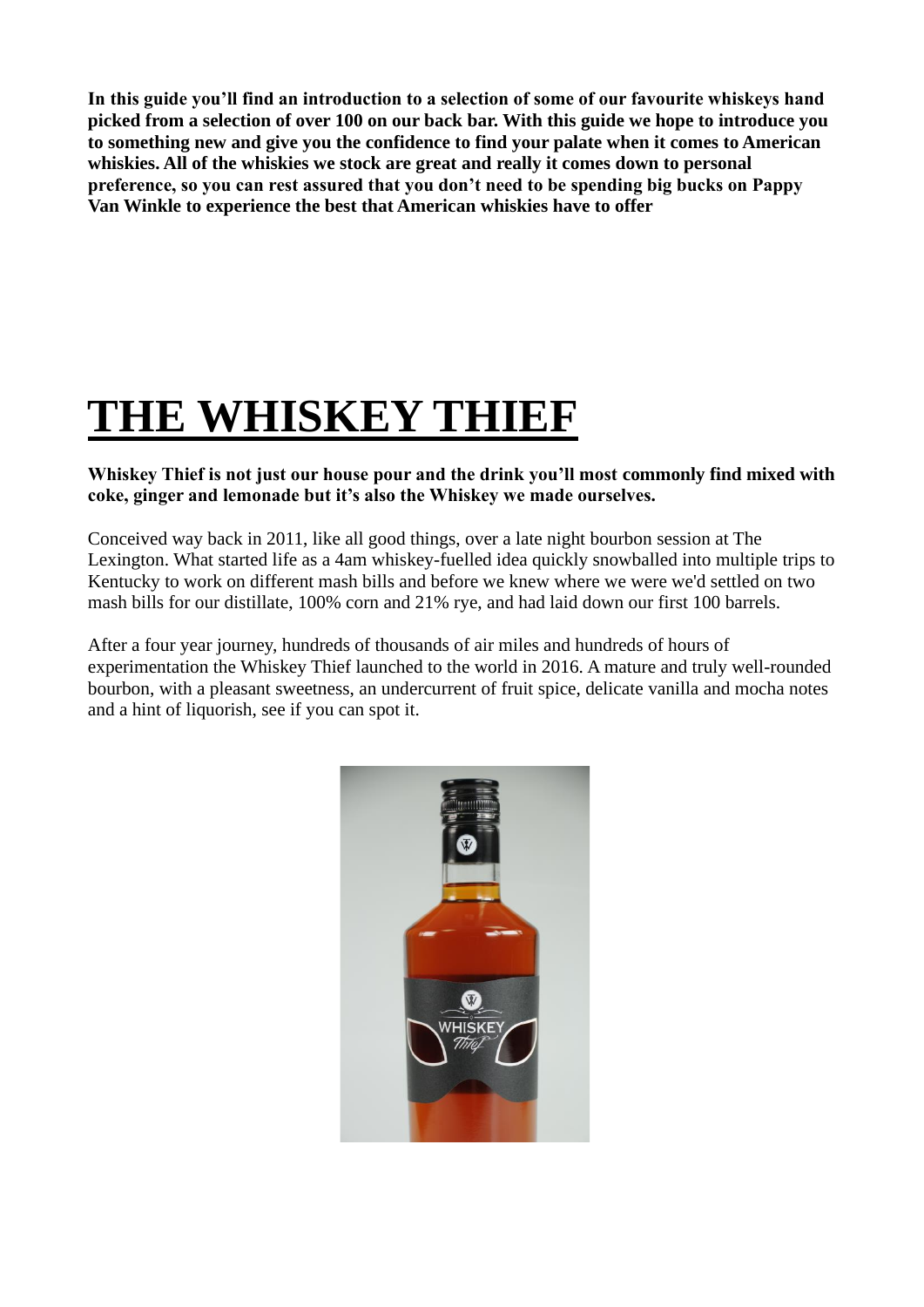## **BOURBON**

**Bourbon is America's whiskey. By definition, bourbon is at least 51% corn, produced in the United States, and aged in new, charred oak barrels for at least two years. It doesn't, contrary to popular belief, have to be made in Kentucky.**

## **BUFFALO TRACE - £5**

*Kentucky Straight Bourbon – 40%*

The easy drinking classic, a blend of corn, rye and malted barley aged in new American oak barrels from the legendary distillery.

*Tasting Notes:* Brown sugar, toffee apple, toasted sweet oak and a touch of chocolate finishing with sweet spices, a hint of cinnamon and toffee.

#### **EVAN WILLIAMS - £5**

*Kentucky Straight Bourbon – 43%*

Bottled by the Heaven Hill distillery in Bardstown Kentucky since 1783, the largest, family-owned and operated whiskey producer in the USA.

*Tasting Notes:* Caramel apples and a slightly spicy kick of clove on the nose with a palate of raisins, walnuts, zesty orange and a creamy vanilla core before a spicy finish, with drying notes of cinnamon bark and pine nuts.

#### **WILD TURKEY 101 - £5.20**

*Kentucky Straight Bourbon – 50.5%*

An American icon from the distillery most commonly associated with counter-cultural icon Hunter S. Thompson.

*Tasting Notes:* Creamy cherry Bakewell and rich oak on the nose with an underlying hint of sweet caramel. A smooth mouthfeel for this stronger bourbon with peppery rye notes accentuating the sweetness which leaves you with melted butter, caramel and an oaky finish.

#### **YELLOWSTONE BOURBON - £5.30**

*Kentucky Straight Bourbon – 46.5%*

*Tasting Notes:* The bourbon opens with a rich nose of vanilla and aged leather, followed by underlying notes of oak and baked apple. The palate is sweet and soft with with notes of caramel, apple and brown sugar, nicely balanced with oak. A sweet, short finish makes this an easy drinker.

#### **BAKERS 7 YEAR £5.70**

*Kentucky Straight Bourbon 53.5%*

Named after the grandnephew of the iconic Jim Beam, Baker Beam worked his way up from labourer to distiller at the Jim Beam plant. This eponymous seven year offering, first released in 1992, represents Baker's personal bourbon preference, "a robust, medium-bodied bourbon, with a silky smooth finish".

*Tasting Notes:* Rich vanilla bursts from the nose with fruity notes of cherry, apple and orange, supported by burned oak. The palate is smooth, sweet and rich with hints of dark maple and a long finish of tobacco, leather and dried fruit.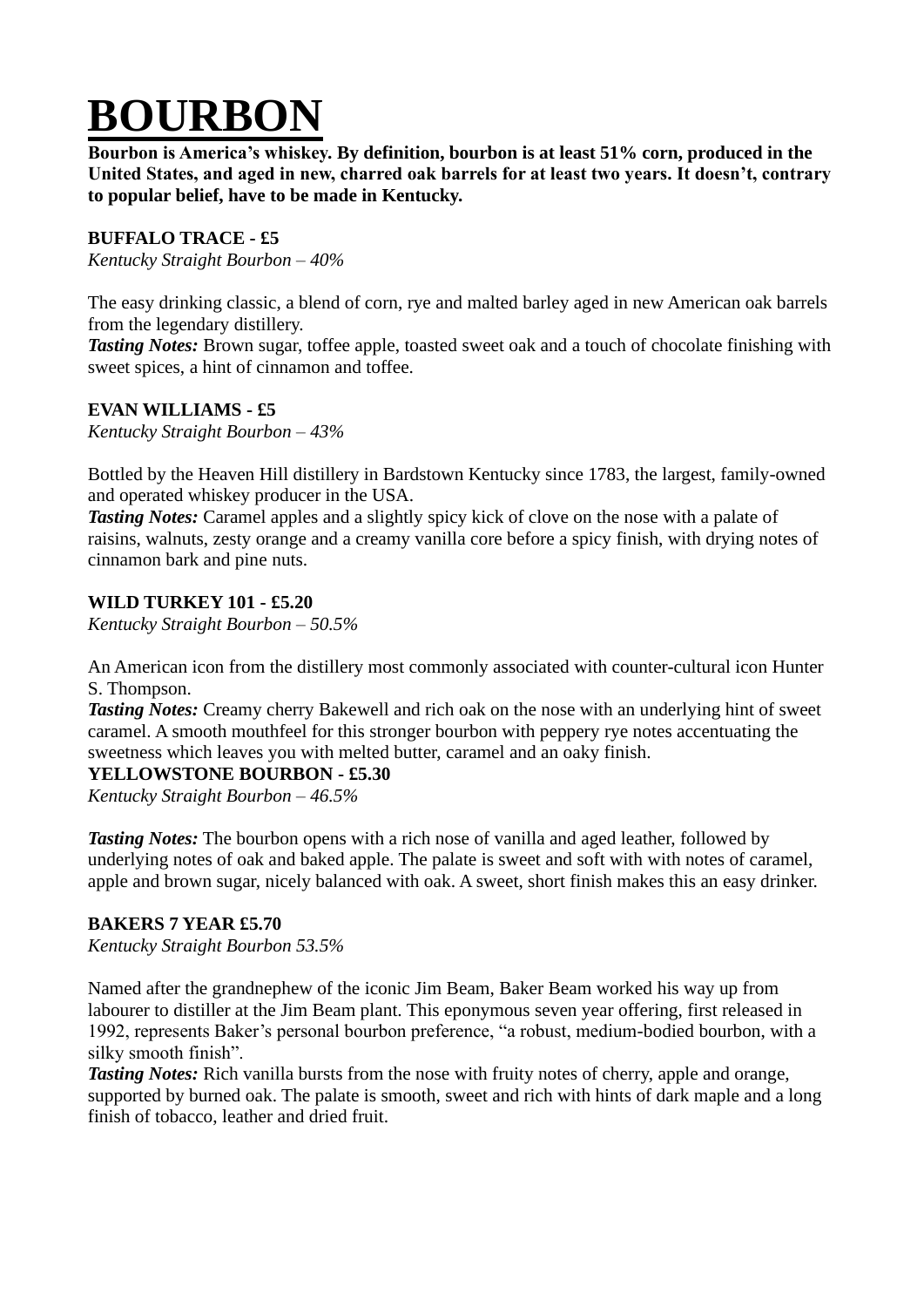## **RYE WHISKEY**

**American rye whiskey, as well as needing to be made from over 51% rye, is also made with corn, malted barley and wheat. It has to be distilled to no more than 80% ABV and can only be filled into barrels at no higher than 62.5% ABV. It must be aged for a minimum of two years and not blended with any other spirits in able to to be called straight 'rye whiskey'.**

### **SAZERAC RYE - £5**

*Kentucky Straight Rye Whiskey – 45%*

The Lexington was once, for a very short period of time, known as the Sazerac. We took our name from the infamous New Orleans pre-prohibition cocktail as did the second largest drinks brand in the USA who took exception to our use of the term, but that never got in our way of enjoying a sip of their outstanding wallet-friendly rye.

*Tasting Notes:* Fresh, bright and attractive - fields of grain, rye bread, cherries, lemons in a plastic bucket. Sweet and peppery with maple candy and root beer, then a woody dryness in the finish.

#### **MICHTERS #1 RYE - £5.70**

*Single Barrel Kentucky Straight Rye – 42.4%*

The US #1 single barrel expressions are named to honor Michter's heritage harking back to America's first whiskey company, The Bomberger's Distillery opened in 1753. *Tasting Notes:* Clear, spicy rye notes develop into caramel apple, more intense wood, and some bitter chocolate notes. A good body with an assertive taste.

#### **WOODFORD RESERVE RYE - £5.10**

*Kentucky Straight Rye Whiskey – 45.2%*

First released in 2015, Woodford Reserve Rye uses a pre-prohibition style ratio of 53% rye in its mash bill to pay homage to history's original rye whiskeys, making spice and tobacco the dominant note among a sea of fruit, floral, and sweet aromatics, which yields a nice sweetness and overall balance.

#### **SAGAMORE RYE - £5.50**

*American Rye Whiskey – 41.5%*

Traditional Maryland-Style Rye produced at the MGP distillery in Indianna to Sagamore's own recipe and using naturally filtered spring water, fed from a Maryland limestone aquifer. Keep your eyes peeled for their first in-house distillation of true Maryland Rye coming in 2021. *Tasting Notes:* Candied dried orange peel with notes of clove and nutmeg. Lingering hints of walnut and brown sugar to finish.

#### **WHISTLEPIG 10yr RYE - £8.70**

*Straight Rye Whiskey – 50%*

A hard-to-find, award-winning, 100% rye whiskey created by Maker's Mark's former master distiller, Dave Pickerell. Distilled and initially aged in Canada, before years of further ageing at WhistlePig farm in Vermont. One of the highest rated rye's of all time.

*Tasting Notes:* Allspice, orange peel, anise, oak, char and caramel on the nose with sweet hints of caramel and vanilla, followed by rye spice and mint on the palate and a long finish of warm butterscotch and caramel.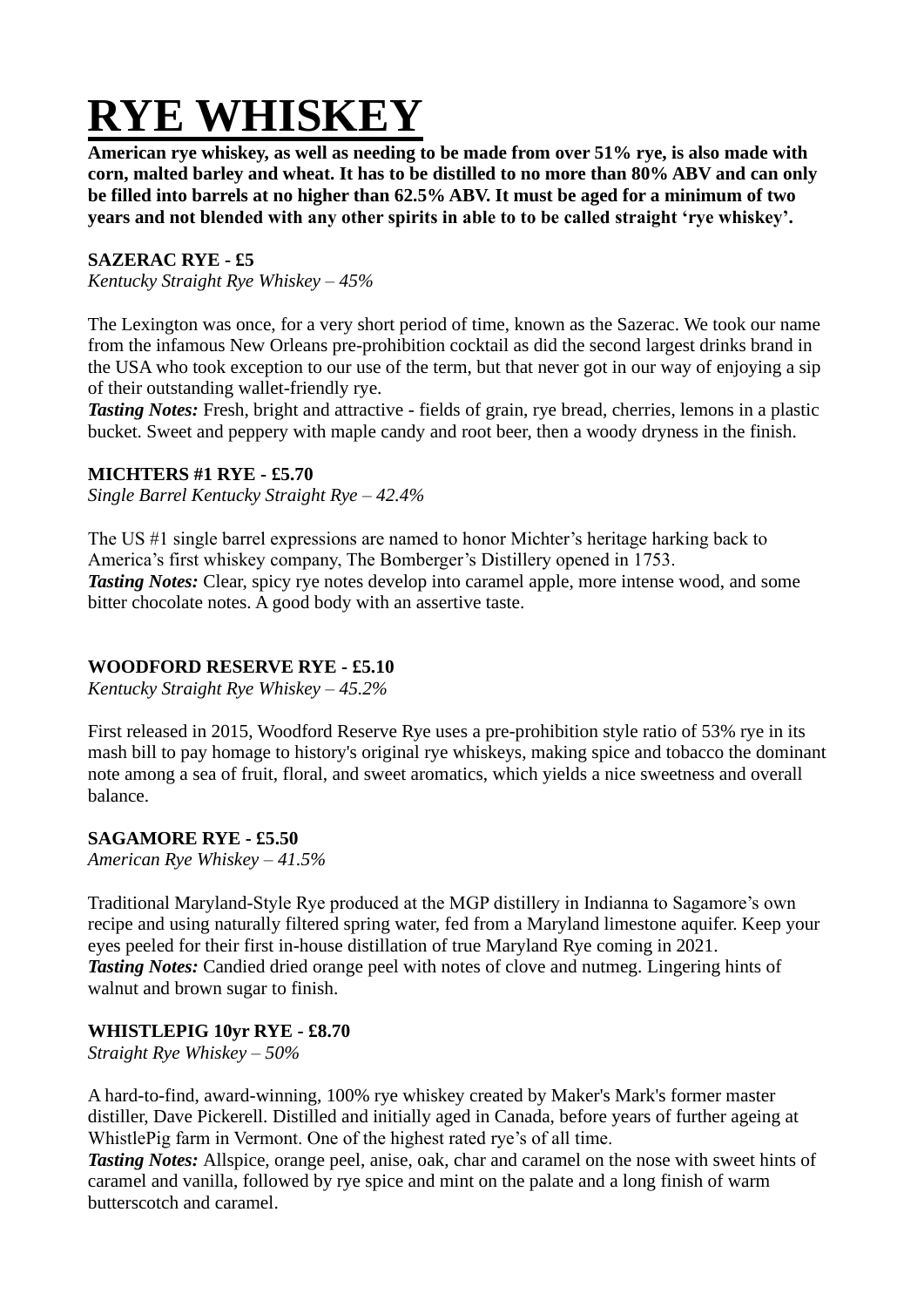#### *SMALL BATCH*

#### **WILLETT POT STILL - £6.50**

*Kentucky Straight Bourbon Whiskey – 47%*

A big still-shaped decanter of Kentucky Bourbon Distiller's excellent Willett Pot Still reserve. A small batch bourbon named for the founders of this excellent Bardstown distillery.

**Tasting notes:** Delicate nose with notes of jasmine, vanilla, sweet corn, cinnamon and ginger. Woody palate and medium body with hints of nut, oak, black tea, butterscotch, lemon, dried corn and hints of rye. Finish is medium-long, spicy, herbal with notes of rye.

#### **1792 SMALL BATCH - £6.20**

Kentucky Straight Small Batch Bourbon Whiskey – 46.9%

From the Old Barton Distillery, 1792 Small Batch bourbon is named after the year that America's bourbon state was born.

**Tasting notes:** This expression features mashbill with a generous helping of rye, resulting in a flavour profile packed with herbal spice alongside the classic caramelised sugar, buttered corn and toasted oak notes you find in top-notch bourbons.

#### **MAKER'S 46 - £5.25**

#### *Kentucky Straight Bourbon Whiskey – 47%*

The first line extension to the Maker's Mark range since the '50s, Maker's 46 is essentially the standard expression with added spice as seared French oak staves are added to the barrel during the maturation process to increase the interaction between the juice and the wood which delivers all the flavour.

*Tasting Notes:* A bolder and more complex version of Maker's Mark. Pronounced notes of caramel, oak, vanilla and spice with a long, silky caramel finish.

#### **SONOMA COUNTY #2 - £6.40**

*Kentucky Straight Bourbon Whiskey – 47.5%*

This is the Sonoma County Distilling Co.'s second West of Kentucky Bourbon, made in California and representing some of the great bourbons now coming from other parts of the States. **Tasting notes**: this is big and rich with notes of toasted vanilla, almond, toffee and coffee.

WILDERNESS TRAIL SMALL BATCH - £6.50 *Small Batch Kentucky Straight Bourbon – 50%*

Wilderness Trail Distillery was founded in 2013 and is located in Danville, Kentucky. This small batch bourbon whiskey is bottled in bond, so we know that it's at least 4 years old and bottled at 100 proof. According to Wilderness Trail, their Small Batch Kentucky Straight Bourbon Whiskey is the result of one fermenter and a blend of up to 12 barrels.

*Tasting notes:* Peppery freshly baked bread, accompanied by wood smoke and just a hint of honey on the nose. Sweet palate of orange peel, rich oak, berry jam, with cigar box and a tropical fruit tang. Cinnamon buns and cooked apple on the finish.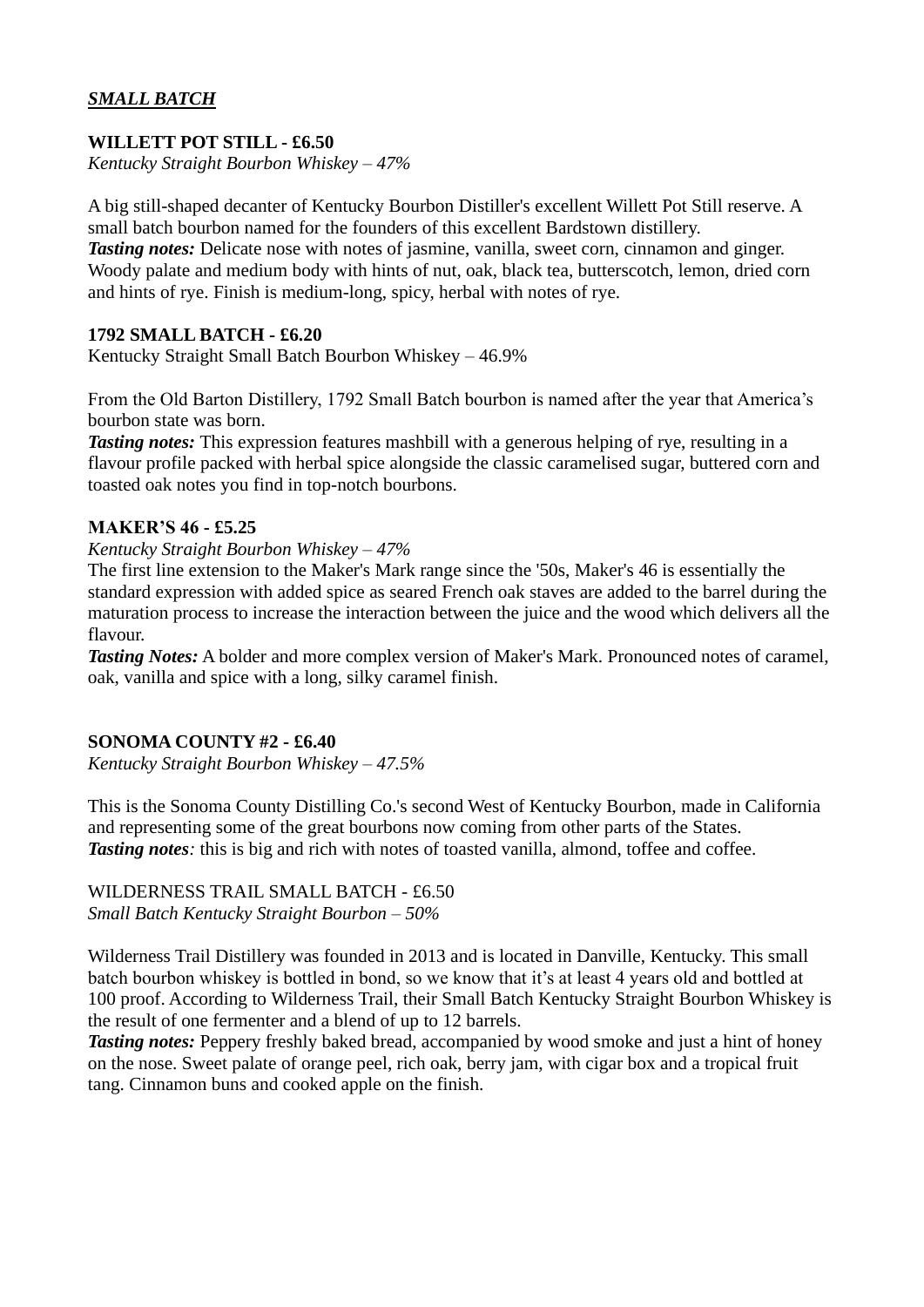# **SINGLE BARREL**

**Single barrel whiskey is exactly what it says on the tin… Whiskey that has come from one single barrel. These tend to come in extremely small batches (a barrel's worth or less due to evaporation) and are a reflection of the taste of the master distiller, the whiskey is ready when they say it's ready which could be anything from a few years to over a decade.**

### **BLANTON'S ORIGINAL - £6.20**

*Single Barrel Kentucky Straight Bourbon Whiskey – 46.5%*

THE original single barrel bourbon and still very much the benchmark. Dangerously smooth, with literally the full range of flavours associated with bourbon and then a long spice finish, this is the whiskey you dedicate a big glass to and really enjoy. It is one of the finest liquids you may ever behold, I would pour this on my cereal if I woke up early enough for breakfast.

## **FOUR ROSES SINGLE BARREL - £5.80**

*Single Barrel Kentucky Straight Bourbon Whiskey – 50%*

Four Roses have survived Prohibition, The Great Depression, Two World Wars, and 40 years of exile from the US (despite being the best selling bourbon in the USA until as late as the 1960s) and have consistently be named American Whisky Distiller of the Year through the 2010s with extremely highly rated single barrel and small batch offerings.

*Tasting Notes:* A balanced, rich, fruity nose with notes of spices, cherries, toffee and vanilla with oak, chocolate, butterscotch finish.

### **NEW RIFF SINGLE BARREL - £7.50**

*Kentucky Straight Bourbon Whiskey – 52.6%*

New Riff Distilling's core Bourbon expression is a genuinely high-rye, full bodied whiskey offering savory, spicy character, bottled at Barrel Proof without Chill Filtration.

*Tasting Notes:* Butterscotch rounding into fresh oak, with hints of vanilla and rye spice on the nose, into a fulsome mouthfeel, leading to a sweeter vanilla accent, before a gathering of rye spices into the long rye-led finish, with brambly red-black fruits amid white pepper and clove.

### **WATHEN'S SINGLE BARREL - £5.90**

*Kentucky straight bourbon whiskey – 47%*

Eight generations and 250 years of bourbon knowledge distilled into this family owned business. *Tasting Notes:* This whiskey has a light medicinal nose with even lighter traces of tropical flavors like lemon and black fruit. Its malty and fruity flavors are punctuated by hints of honey and pecan before fading to an exceptionally short yet oaky finish. Drinkers of this single barrel are left with just a bit of sweet cinnamon spice.

### **REBEL YELL 10 - £6.20**

*Single Barrel Kentucky Straight Bourbon Whiskey – 50%*

"Honest Whiskey at an Honest Price" that was the slogan for Rebel Yell when it was created by the Stitzel-Weller distillery in 1849 and it's great to see them stay true to that commitment 150 years later with this ten year aged single barrel offering.

*Tasting Notes:* Hints of caramel and citrus on your first sips. But continue drinking and it morphs into a velvety oak flavor with unabashed spice.